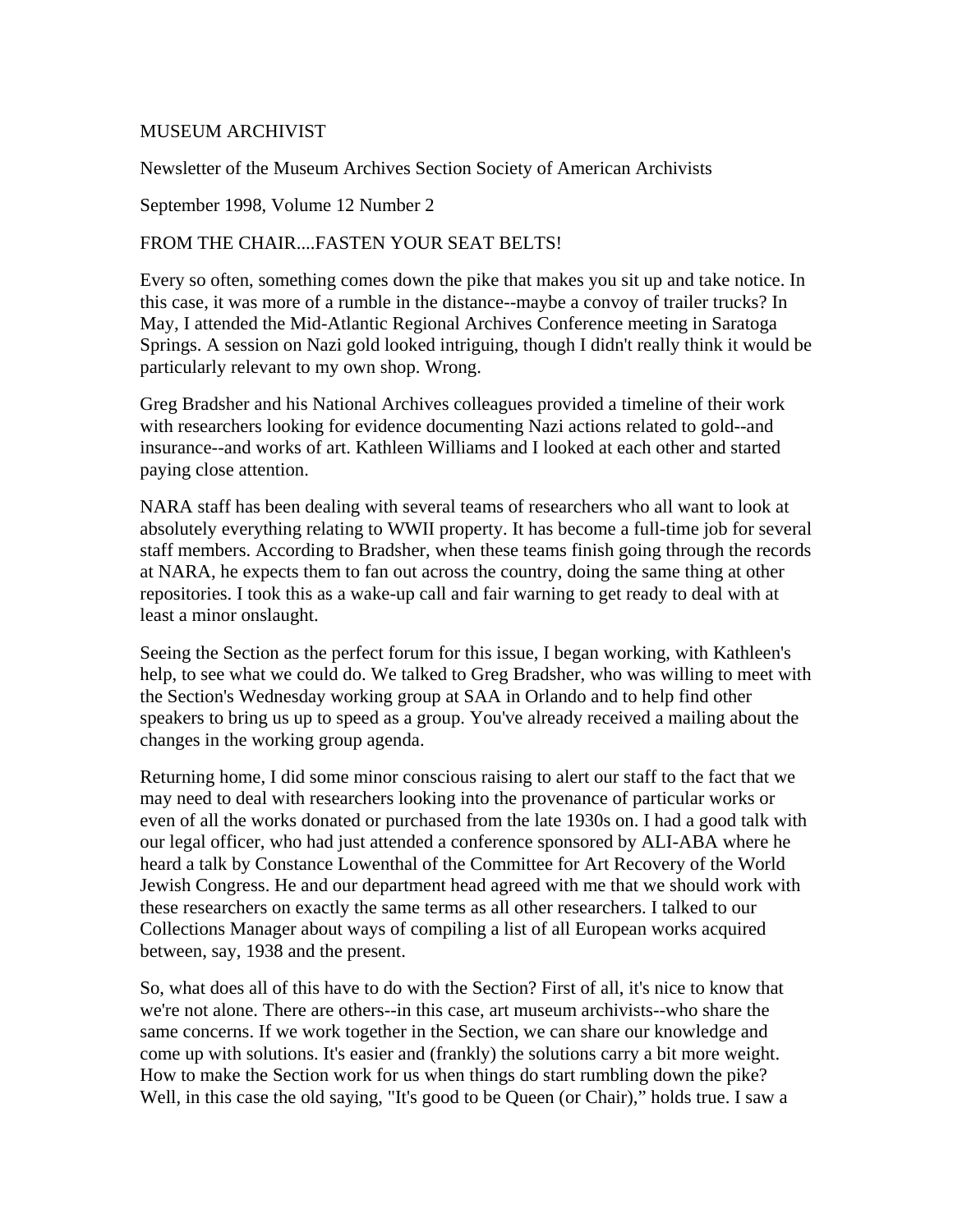need--I made something happen. Pretty speedy process. If you're not in charge, you can still set things in motion with a telephone call or an email. Do you see something coming down the Natural History Museum pike or the Science Museum superhighway? Let's keep working together and making things happen!

Deborah Wythe

Brooklyn Museum of Art

#### SECTION BUSINESS

### FROM THE EDITOR

Only June and it's already been a long summer! I hope everyone is having a productive yet relaxing time.

This is an outstanding issue of MUSEUM ARCHIVIST. Some very informative and interesting articles have been submitted. Exciting things are happening in museum archives, and my thanks go out to all the authors for sharing information.

I am looking forward to this year's annual meeting. The working groups on appraisal of exhibition records and preparing for art restitution researchers promise to make for some lively discussions.

The Section meeting is Friday, September 4, 8:30 am–10:30 am. Come prepared to discuss sessions for next year's meeting! Make suggestions! Volunteer! Participate!

Remember that The Canadian Heritage Information Network currently is hosting the newsletter on its website. You can access it at . The newsletter remains in "Feature Articles" for 15 days after it is loaded and moves to "Newsletter" under "Resources" after that.

And, finally, I can't miss this opportunity to thank Deb. Her inspiration and counsel have been invaluable. She's finished her term as Section chair, but I know she'll find many more opportunities to contribute to the Section. THANKS, DEB!!

Paula Stewart

Amon Carter Museum

## MUSEUM ARCHIVES MANUAL RECONSIDERED

The Section has long talked about the need for a new, up-to-date manual to replace Bill Deiss's MUSEUM ARCHIVES, which was part of the original SAA Basic Manuals Series. The SAA Publications Committee has indicated an interest in such a project. Long discussions among many Section members over the last few years have come to naught. How best to proceed?

My opinion (after all this talk) is that, for anything to actually happen, we need a single interested, excited, driven individual to take on the task of general editor. That person,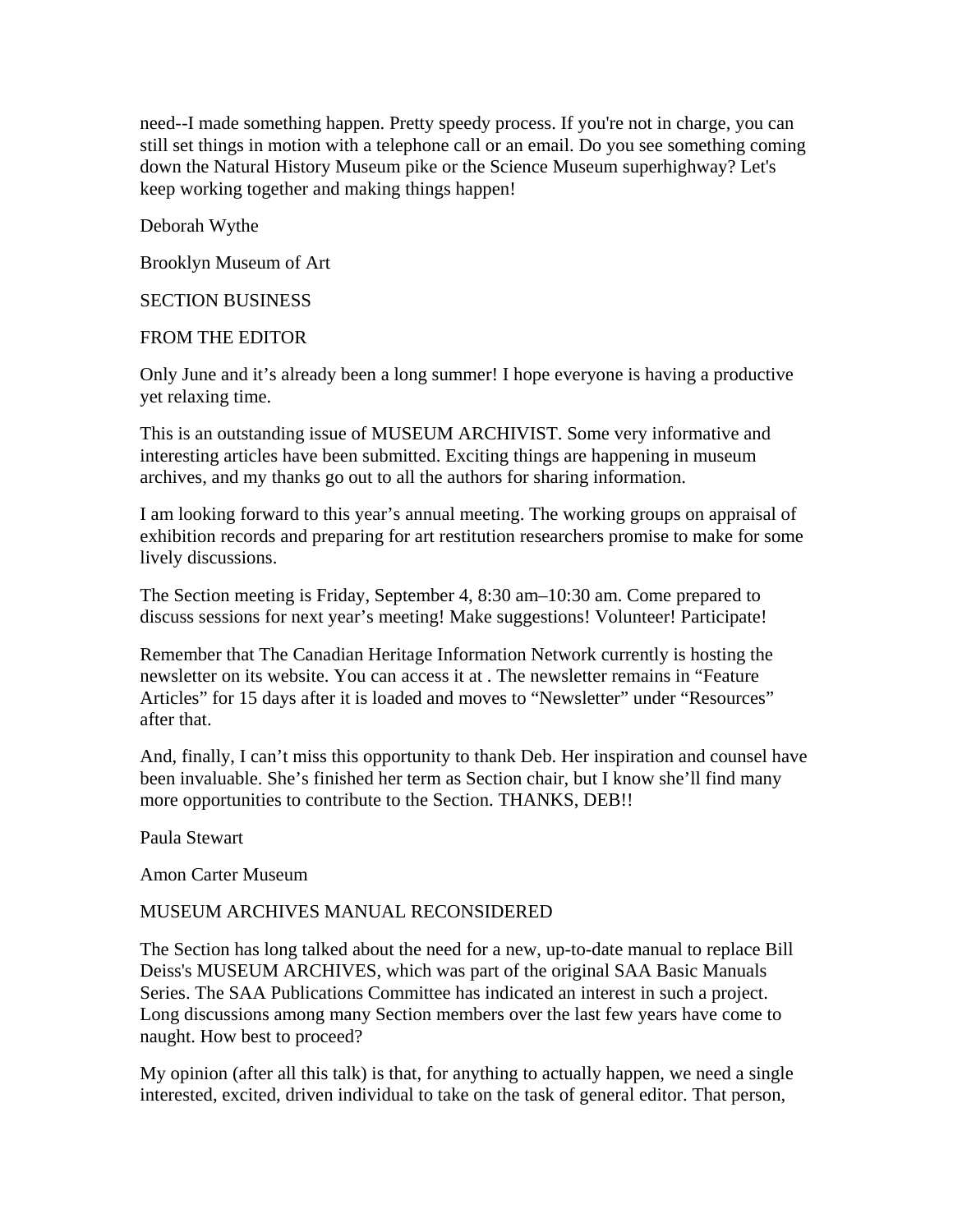perhaps with the assistance of a small task force, could plan the volume, solicit other writers as needed, and oversee completion of the project. Are you that person? Do you have a topic you're dying to write about? Do you have hot ideas about what the manual should be? Are you good at galvanizing others to achieve success, fame, and fortune (or two out of three)? Now's the time to step forward (don't wait for a push).

Please give me a call if you fit any of these profiles--let's see if we can get this project moving!

Deborah Wythe

Brooklyn Museum of Art

# LISTSERV TEMPORARILY OUT-OF-COMMISSION

All subscribers to SAAMUS-LIST have been unsubscribed while the list owner works with tech services to fix a mail bounce problem. Unfortunately, three of the subscribers have accounts on (non-Harvard) servers that are programmed in such a way as to bounce any internal error messages back to the list. Since those persons can't fix their servers, the only short-term solution is to suspend the list until further notice. The list manager will contact those subscribers with "problem servers" about these issues. This problem is not uncommon with listservs in general. Thanks for your patience and understanding.

Sarah R. Demb

Peabody Museum of Archaeology & Ethnology, Harvard University

SAA ANNUAL MEETING, ORLANDO, FLORIDA AUGUST 31-SEPTEMBER 6, 1998

The following meetings and sessions may be of interest. See your program for complete details. If you need a program, contact SAA at 312-922-0140; 312-347-1452 fax; or .

Wednesday, September 2

12:00 pm – 4:00 pm Museum Archives Working Group

Friday, September 4

8:30 am – 10:30 am Museum Archives Section meeting

Saturday, September 5

10:30 am – 12:00 pm 41. Architectural Records and Institutional Profiles: Assessing Changes as Organizations Evolve

2:00 pm – 3:30 pm 53. Diamonds in the Rough: Documenting the Collection of Fine Art

2:00 pm – 3:30 pm 55. Archives for Champions

MUSEUM ARCHIVES GUIDELINES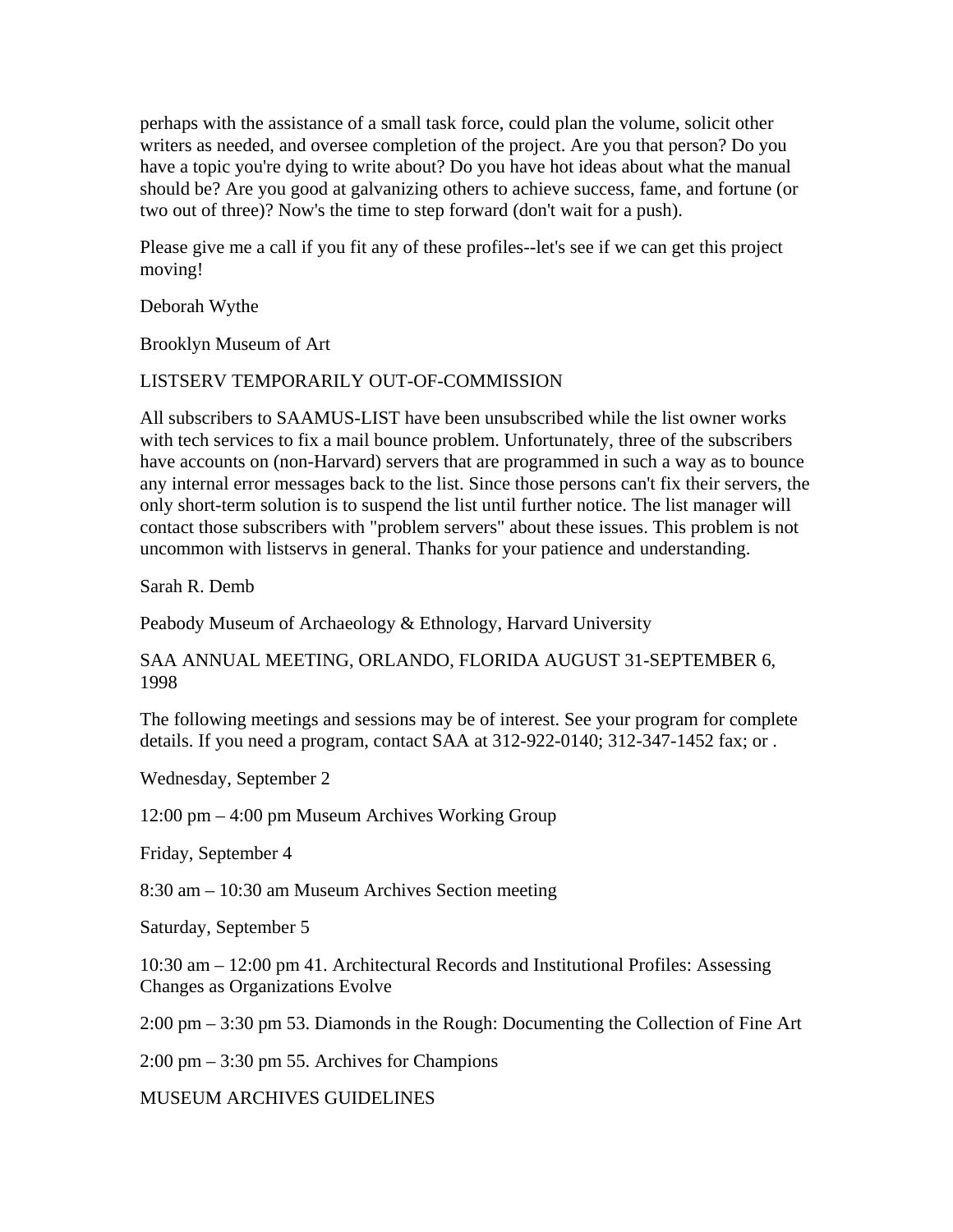At last year's meeting, the Section decided to "review the draft guidelines for museum archives' with an eye towards revising and publishing them with the Section's endorsement." These guidelines were drafted at a conference on museum archives sponsored by the Smithsonian Institution and the Archives of American Art in 1979.They were revised by Kris Haglund and Alan Bain, both Museum Archives Section members, for the Association of Systematic Collections.

A committee headed by Polly Darnell and consisting of Mary Elizabeth Ruwell, Paula Stewart, and Deb Wythe reviewed both versions.

While the guidelines presented here are substantively the same as the earlier ones, they have been somewhat revised, particularly in the way they are organized. They are presented here to give everyone an opportunity to consider and comment upon them. At the Section meeting in Orlando, we will consider endorsing and publishing them. Please contact any of the committee members with your comments.

Polly Darnell, Shelburne Museum, PO Box 10, Shelburne, VT 05482; (802) 985-3348 x3379; shelcoll@together.net

Mary Elizabeth Ruwell, Pikes Peak Auto Hill Climb Museum, 1262 Hofstead Ter, Colorado Springs, CO 80907-4011; 102504.2742@compuserve.com

Deborah Wythe, The Brooklyn Museum of Art, 200 Eastern Pkwy, Brooklyn, NY 11238; (718) 638-5000 x311; bklnmus1@metgate.metro.org

Paula Stewart, Amon Carter Museum, 3501 Camp Bowie, Ft Worth, TX 76107; (817) 738-1933 x267; paula.stewart@cartermuseum.org

# ARCHIVES GUIDELINES

## 1. DEFINITIONS AND SCOPE

A museum's archives preserves and administers records of permanent value (legal, fiscal, research) not in current use. Records are documents in any form - paper, tape, film, etc. A museum's archival records would include:

a. Institutional records, in particular those which relate to administration at all levels. For example: board minutes, administrative documents, financial records, departmental files, architectural plans, and documentary photographs.

b. Collection records, such as object files and records of exhibitions and installations.

c. Acquired records, such as papers of individuals and organizations, which relate to subject areas (e.g., science, anthropology, natural history, art, history) of particular interest to the museum.

# 2. MISSION STATEMENT

The archives should have a mission statement, approved by the director of the institution and ratified by appropriate governing bodies, which defines the authority of the archivist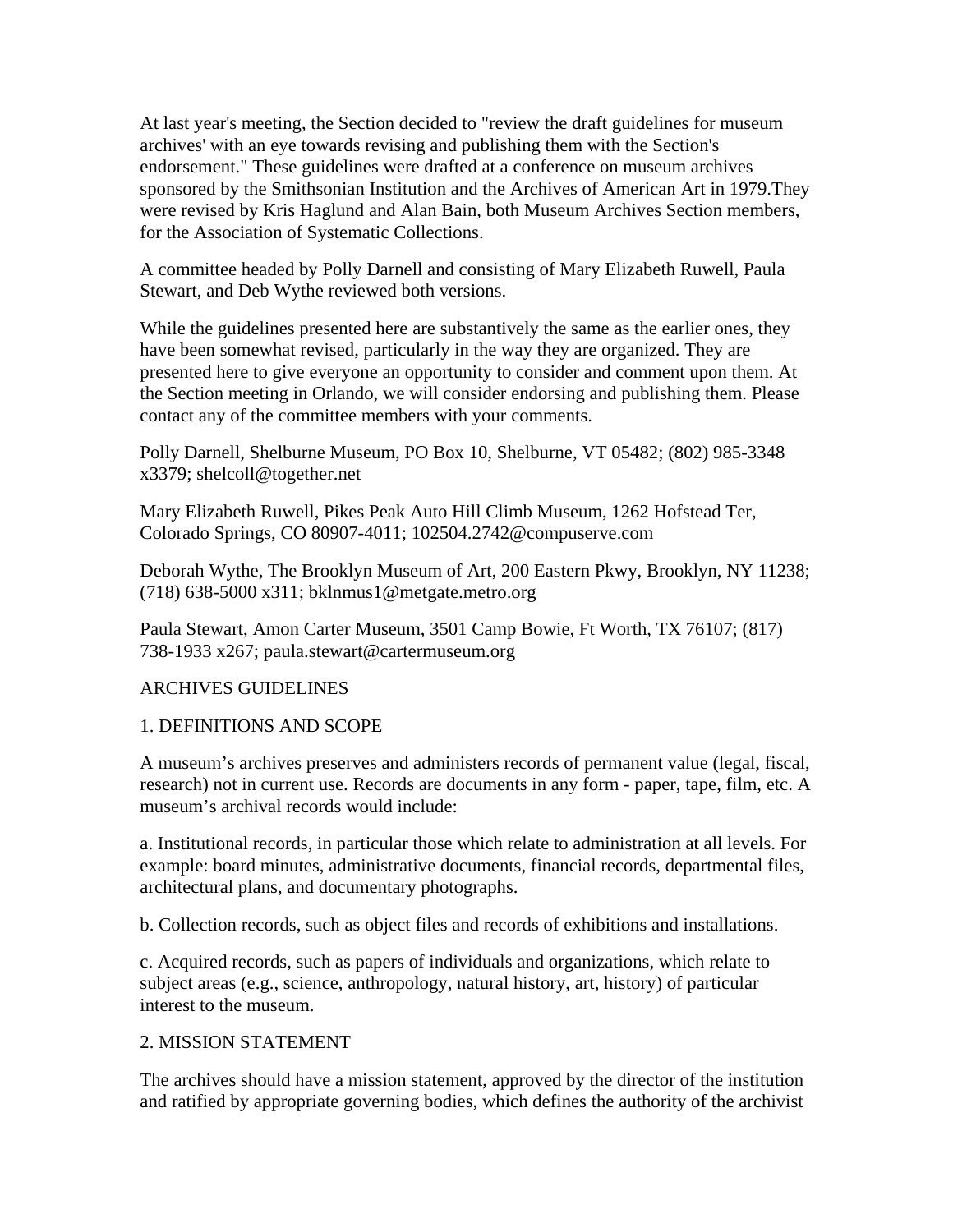within the organization, and the parameters of the archival program. The statement should explicitly recognize the archivist's role in the institution's records management program. All general policy statements concerning the archives should be in writing and approved by the appropriate authority.

# 3. STATUS OF THE ARCHIVES

The archives should be an entity within the institutional administrative structure, supervised by an individual having custodial and related authority delegated by the director of the institution. When practical, the archives should be a separate department.

## 4. PROFESSIONAL ARCHIVIST

The museum should have a professionally trained archivist. If resources do not permit this level of commitment, expert advice in the development of the institution's archives should be sought and archival training provided to the staff member made responsible for them. The functions of the archivist are to acquire, arrange, describe, preserve, and make available the records of the institution and collections of related records acquired from outside the institution.

# 5. INSTITUTIONAL RECORDS AND PERSONAL PAPERS

The institution should have a statement of policy which clarifies the difference between the official records of the museum and documents which might be considered the personal property of curators, directors, members of governing bodies, etc. This is to discourage such persons from taking, as their own property, records that are truly part of the institution's archives. Donation of personal records to the institution's archives is strongly encouraged in order to promote the preservation of significant records not created by the institution itself.

# 6. ACQUISITION POLICY FOR COLLECTED RECORDS

The museum should define and make public the scope of the archives through an archives acquisition policy that defines the collecting of records other than those created within the institution itself. The acquisition policies of other institutions should be taken into account. The policy should describe the conditions and procedures for authorizing, accessioning, and deaccessioning documents and collections that are not official records of the museum.

# 7. CRITERIA FOR RETENTION OF MUSEUM RECORDS

The archivist must be involved in the determination of how long and under what conditions particular records are to be kept. The criteria for permanent retention include:

a. Evidence of the administrative structure and evolution of the institution.

b. Legal and fiscal value.

c. Research and informational value.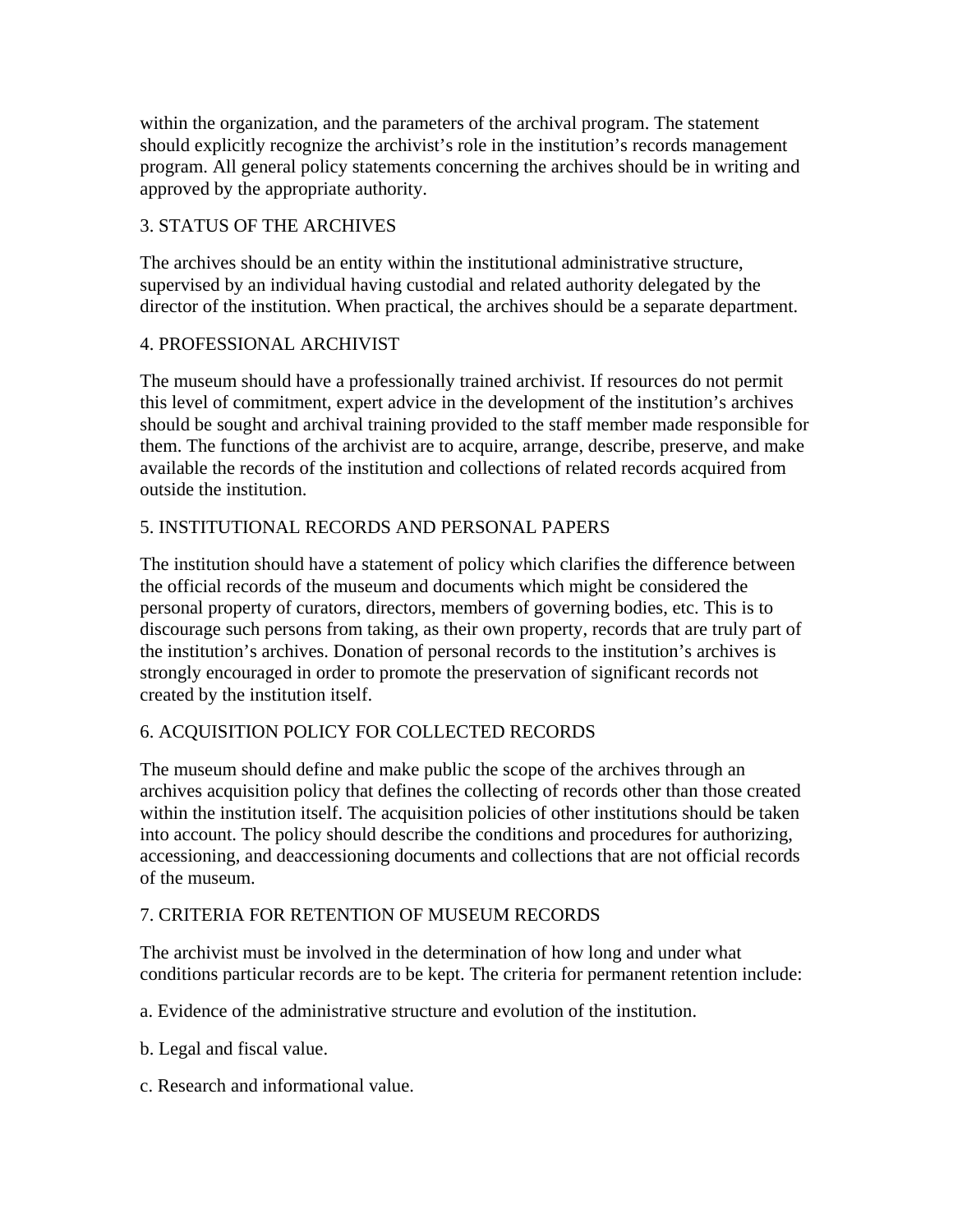## 8. CURRENT RECORDS

The advice of the archivist should be sought to avoid the creation of unnecessary records, to promote effective record keeping, to protect permanently active records of archival value, and to recommend disposal of those records that do not have permanent value.

## 9. LOCATION AND CONDITIONS

a. The archives should be located in a separate and secure area with adequate protection against fire, flood, vermin, theft, and other hazards.

b. Temperature and humidity should be controlled, preferably at 70 degrees F and 50% relative humidity. Certain records may have special requirements.

c. To prevent flood damage, archives should not be placed below ground level.

d.If neither suitable accommodation nor adequate staff can be provided for the archives, the institution should consider:

i. Placing records in a nearby archival repository willing to administer them on a continuing basis.

ii. Forming or joining a consortium whereby several institutions cooperate to ensure that their archives receive adequate care.

iii. Contributing to cost in the above choices.

10. ARRANGEMENT, DESCRIPTION, AND PRESERVATION OF THE RECORDS

a. The archivist organizes records in keeping with the principles of provenance and the sanctity of original order whenever possible.

b. The archivist produces written descriptive inventories, guides, and other finding aids in accordance with accepted archival standards and makes them generally available.

c. The archivist implements basic preservation measures such as the use of acid-free folders and boxes.

## 11. ACCESS

Subject to reasonable restrictions on the grounds of fragility or confidentiality, records should be available to staff members, scholars, and other persons demonstrating a need to consult the material for research purposes. Access policies and restrictions should be in writing and applied equally to all researchers.

NEWS, NOTES, & ANNOUNCEMENTS

# SMITHSONIAN INSTITUTION ARCHIVES "NEWS IN BRIEF"

The Smithsonian Institution Archives (SIA) invites all interested persons to visit its website at . From this main site, users can link to the home pages of three of SIA's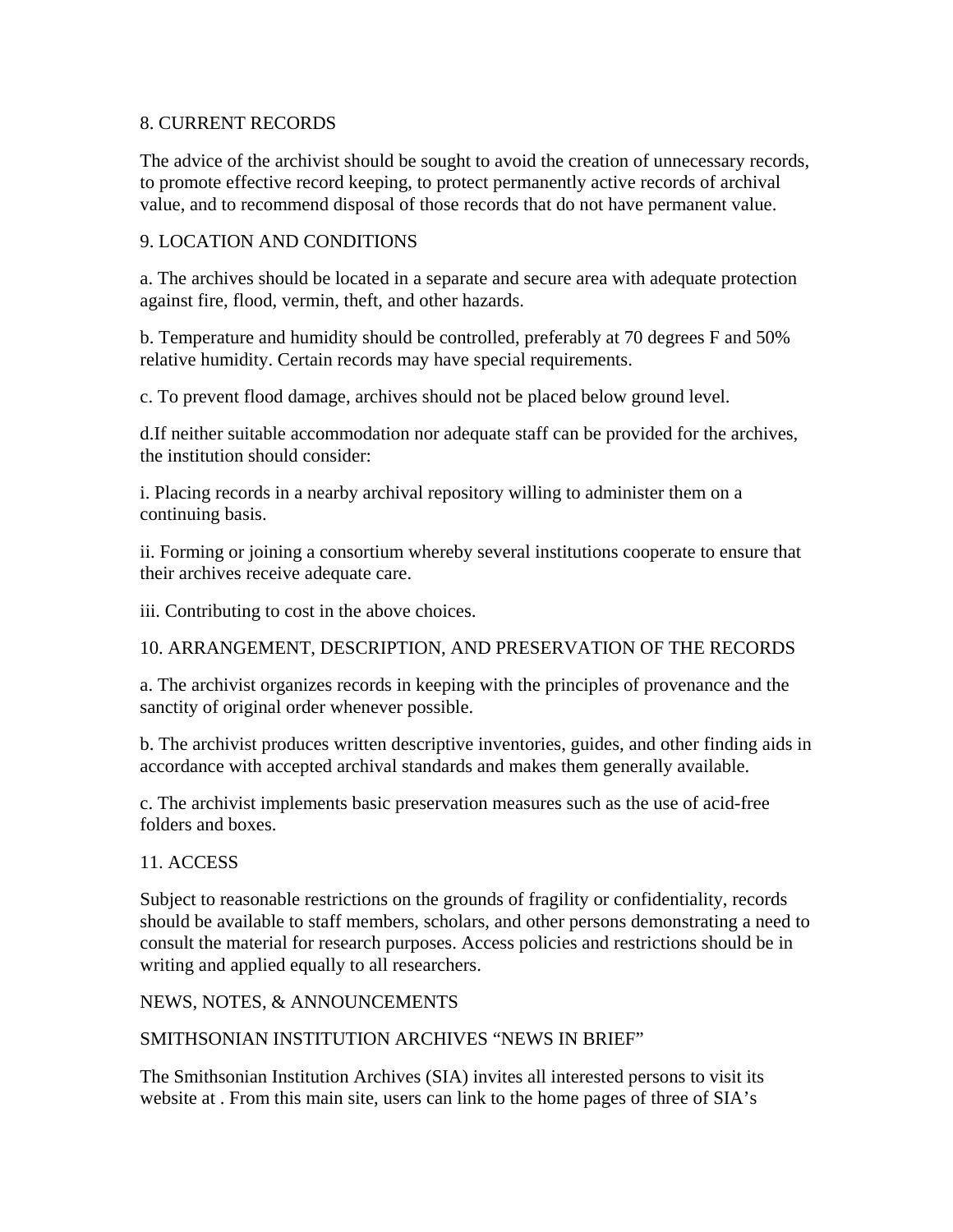divisions: the Institutional History Division, including the Joseph Henry Papers Project; the National Collections Program; and the Archives Division. Visitors can explore selected finding aids to our collections, review the Institution's collections statistics for the previous year, take a nineteenth-century tour of the Smithsonian, review a selection of Smithsonian historic photographs, find out about the first Secretary of the Institution, or simply confirm our location and hours of operation. Please visit us and let us know what you think!

SIA has produced its FISCAL YEAR 1997 ANNUAL REPORT, covering the period 1 October 1996 - 30 September 1997. The report is available on the SIA website, or hard copies of the 33-page publication may be obtained at no cost to interested individuals and institutions while supplies last. Back copies of previous annual reports also may be requested. SIA also has available the 1995 brochure, SMITHSONIAN INSTITUTION ARCHIVAL, MANUSCRIPT, & SPECIAL COLLECTION RESOURCES, a comprehensive overview of the Smithsonian's numerous archival, manuscript, and special collections repositories. To request copies of any of these free publications, please contact Kathleen Williams (williamk@osia.si.edu) at Smithsonian Institution Archives, A&I Bldg, Rm 2135, MRC 414, Washington, DC 20560. Please provide complete mailing address information when making your request.

The Archives Division recently has produced a number of new finding aids to collections. These include A GUIDE TO THE RECORDS OF THE ANIMAL BEHAVIOR SOCIETY, 1965-1993 (RU7334), 45 pp.; OFFICE OF EXHIBITIONS, NATIONAL PORTRAIT GALLERY, EXHIBITION RECORDS, 1966-1977 (RU361), 105 pp.; and OFFICE OF PROGRAM SUPPORT, NATIONAL MUSEUM OF AMERICAN ART, RECORDS, 1956-1981, WITH RELATED RECORDS FROM 1947 (RU321), 100 pp. The latter includes documentation on post-WWII U.S. overseas art exhibitions, an initiative first developed by USIA and taken over by the Smithsonian in the 1960s. Copies of these finding aids may be requested by contacting the Reference Coordinator (osiaref@osia.si.edu) at the mailing address given above.

SIA Director Edie Hedlin is pleased to announce that the 1996 publication, GUIDE TO THE SMITHSONIAN INSTITUTION ARCHIVES, is now available to interested individuals and institutions for only the cost of postage while supplies last. The GUIDE contains 800 pages of collection-level descriptions of over 1100 separate collections in the Smithsonian Institution Archives. The GUIDE is of special interest to students and scholars of American history, especially the development of museums and museology, the history of Western exploration, the history of science, and the evolution of scientific research into its present-day complex forms. An extensive name and subject index is included.

Postal rates for the GUIDE are as follows: for domestic U.S. mail postage, \$3.24 per copy; for Canadian mail postage, \$8.80 per copy; Great Britain mail postage, \$29.91 (first class air mail) or \$14.76 (surface) per copy; and Australia mail postage, \$33.76 (first class air mail) or \$14.76 (surface) per copy. All other foreign destinations should contact SIA first to determine applicable postal fees. SIA can accept only U.S. currency in the form of checks, money orders, and institutional purchase orders, payable to the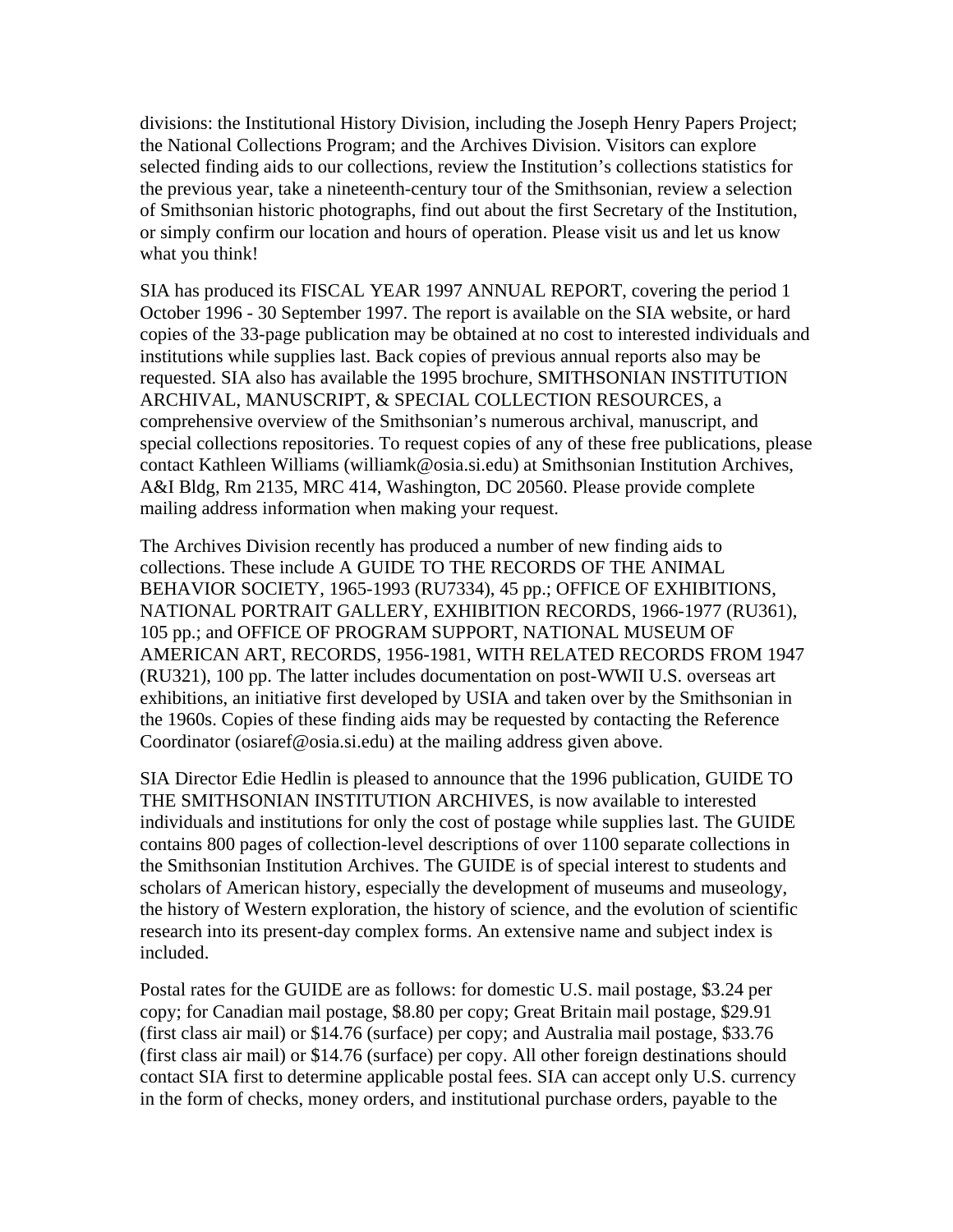Smithsonian Institution. To order a copy of the publication, contact Michael Willens (willensm@osia.si.edu) at Smithsonian Institution Archives, A&I Bldg, Rm 2135, MRC 414; Washington, DC 20560. Please provide complete mailing address information when making your request.

Kathleen Williams

Smithsonian Institution Archives

### CCAHA CONTINUES ARCHITECTURAL RECORDS WORKSHOPS IN 1998

The Conservation Center for Art and Historic Artifacts (CCAHA) announces two daylong architectural records workshops, "Have You Got the Blues? Architectural Records: Their Identification, Management, Storage, and Treatment." The workshops are partially funded by the National Endowment for the Humanities. The workshops will be cosponsored by the site institutions

### WORKSHOP #1

Date: Thursday, September 24, 1998

Location: The University of Texas at Austin, Graduate School of Library and Information Science, Austin, Texas

Presented in cooperation with AMIGOS Bibliographic Council, Inc.

#### WORKSHOP #2

Date: Friday, November 6, 1998

Location: The Historic New Orleans Collection, New Orleans, Louisiana

Presented in cooperation with the Southeastern Library Network (SOLINET).

AUDIENCE: The workshops are intended for architectural historians and architects, as well as library, archives, and museum professionals who have architectural records, drawings, or other oversize paper-based materials in their care or collections.

SUBJECT: The speakers will address the problems of caring for the diverse materials of an architectural records collection. The workshops will help participants identify different original media and reproductive processes; consider options for management and organization of architectural records; recognize storage problems and options; and discuss basic collections care methods and remedial treatments that can be safely accomplished in-house.

## SPEAKERS:

Lois Olcott Price, Conservator of Library Collections, Winterthur Library

Joan Irving, Conservator, CCAHA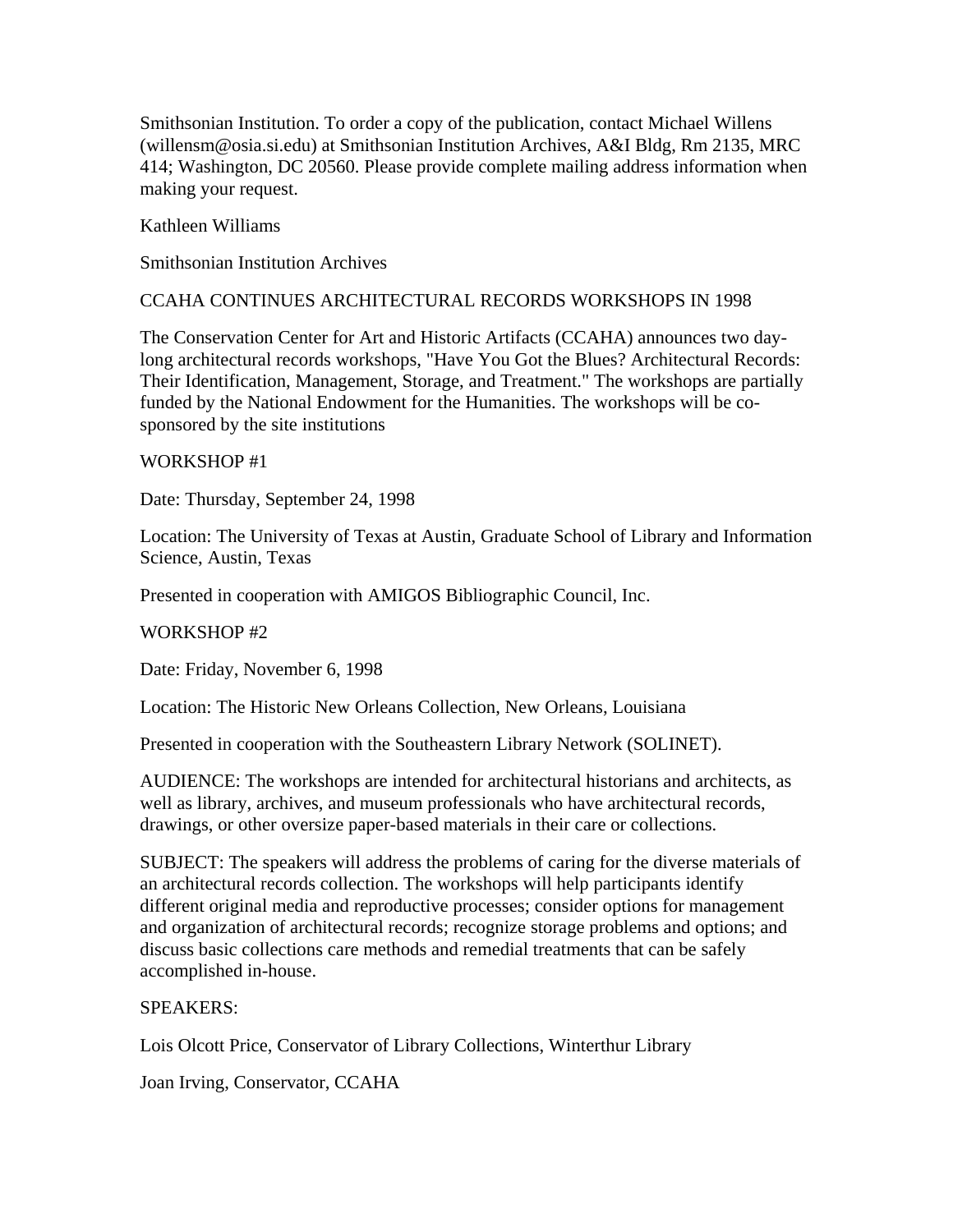COST: \$80.00 Members CCAHA, AMIGOS, or SOLINET; \$90.00 Non-members

The workshop agenda will also include a presentation by a speaker from the host site, who will address management issues related to their unique collections.

The workshops will be held from 9:00 a.m. to 4:30 p.m. Enrollment will be limited to 30 participants. The registration fee includes supplementary materials and lunch.

For further information and a registration form, please contact Susan W. DuBois, Preservation Services Representative, Conservation Center for Art and Historic Artifacts (CCAHA), 264 S 23rd St, Philadelphia, PA 19103; 215-545-0613;

## 215-735-9313 fax; ccaha@hslc.org; <http://www.ccaha.org>.

## COMMENTARIES TO THE GUIDELINES FOR PRACTICE OF THE AIC

[The American Institute for Conservation of Historic and Artistic Works takes documentation of object treatments seriously, and the subject is covered in sections 24-28 of the AIC's Guidelines of Practice. Awareness of the Guidelines will help museum archivists with their justification for including conservation records, including those of private conservators treating museum objects on contract, within the archival program. Conservator Nancy Schrock provides the full text of Section 28 here. Complete information can be found in The Code of Ethics and Guidelines of Practice, which appears in the annual Directory of the American Institute for Conservation of Historic and Artistic Works (1717 K Street NW, Washington DC 20006; ).]

## Introductory Remarks

These Commentaries, created by the AIC membership and approved by the AIC Board of Directors, are intended to amplify the Guidelines for Practice and to accommodate growth and change in the field. They are designed to define current accepted practice for the conservation profession and to provide recommendations that will assist conservation professionals in pursuit of ethical practice. The Commentaries also serve as an educational tool, and as an informational resource for improving professional practice. While the Commentaries strive to accommodate variations in requirements for the different areas of specialization, the level of detail may not fulfill the need for guidance in all cases.

## Commentary 28 - Preservation of Documentation

Documentation is an invaluable part of the history of cultural property and should be produced and maintained in as permanent a manner as practicable. Copies of reports of examination and treatment must be given to the owner, custodian, or authorized agent, who should be advised of the importance of maintaining these materials with the cultural property. Documentation is also an

important part of the profession's body of knowledge. The conservation professional should strive to preserve these records and give other professionals appropriate access to them, when access does not contravene agreements regarding confidentiality.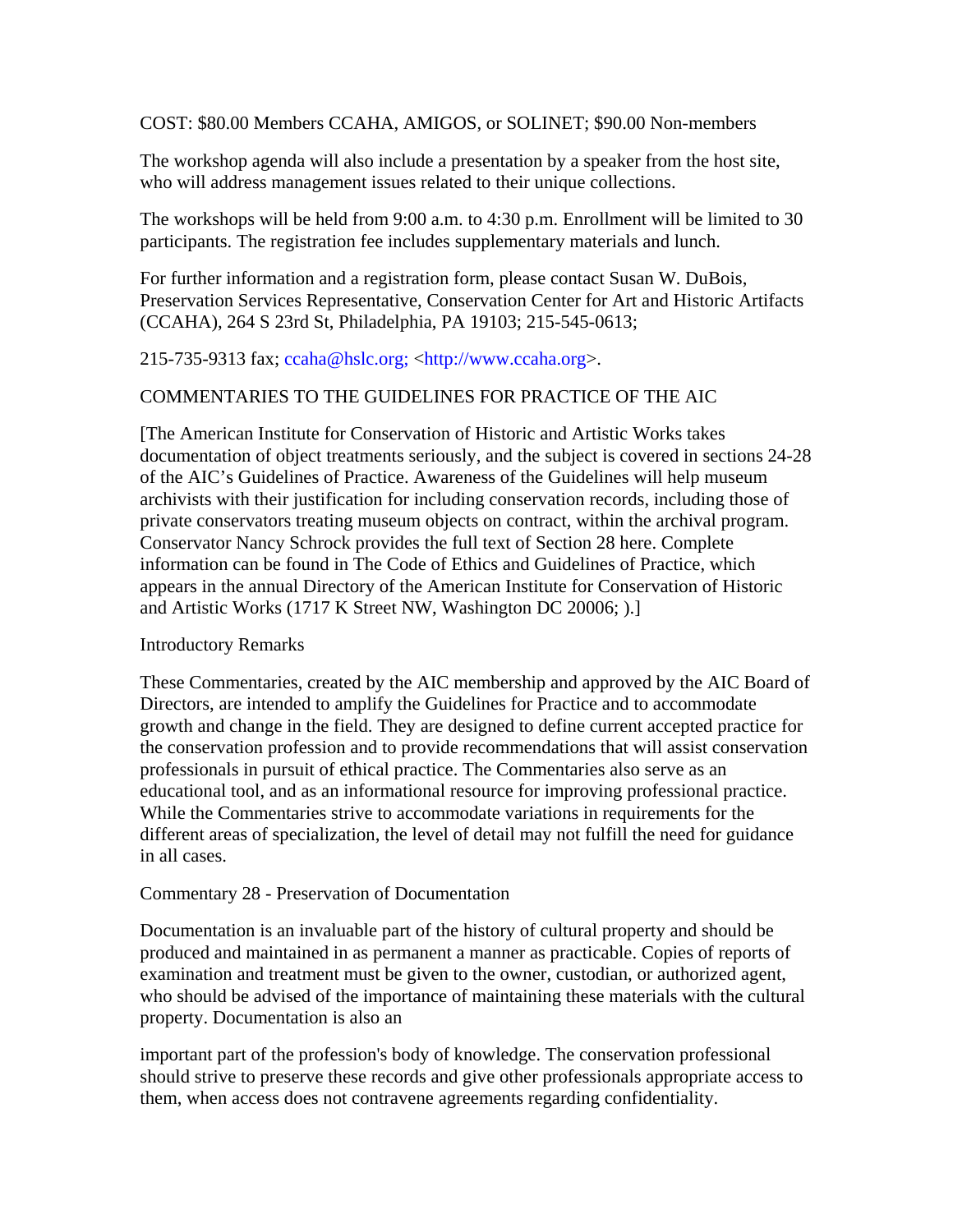## RATIONALE

Documentation is an integral part of the conservation process; therefore, it must be preserved so that the information it contains is available to conservators and others. It may be used for a specific documented property to:

Evaluate its present condition;

Plan its further treatment;

Expand appreciation and understanding of it;

Study it even if it is lost or destroyed.

More generally, the documentation may be used to:

Evaluate treatment methods and materials;

Support scholarly research;

Provide a record of current accepted practice;

Study the history of the conservation profession and the thought processes and rationales applied to the care of cultural property.

Availability of the information reduces the need for direct intervention (e.g., sampling, handling, pre-treatment testing) when future study and treatment are undertaken.

Documentation serves as an important educational tool for owners/custodians, students, scholars, and the general public.

Preservation of documentation enhances the credibility of the conservation profession by setting a positive example for allied professionals and the public.

## MINIMUM ACCEPTED PRACTICE

Documentation must be produced on and with permanent, stable media, be legible and be readily accessible in the short and long term. Storage on electronic media only is unacceptable. The most permanent photographic systems reasonably available must be utilized for the photographic component of the graphic documentation.

Records should be organized and maintained to insure their preservation and rapid retrieval. They should be stored under the best environmental conditions feasible.

Two copies of the documentation must exist: one with the owner/custodian (curatorial office or registration department in an institution), the other with the conservation professional. The conservation professional should retain an original photographic record (e.g., negative or original color transparency) so that the highest quality graphic information is available. The conservation professional should stress to the owner/custodian the importance of storing these records properly and maintaining them with the cultural property even if ownership changes.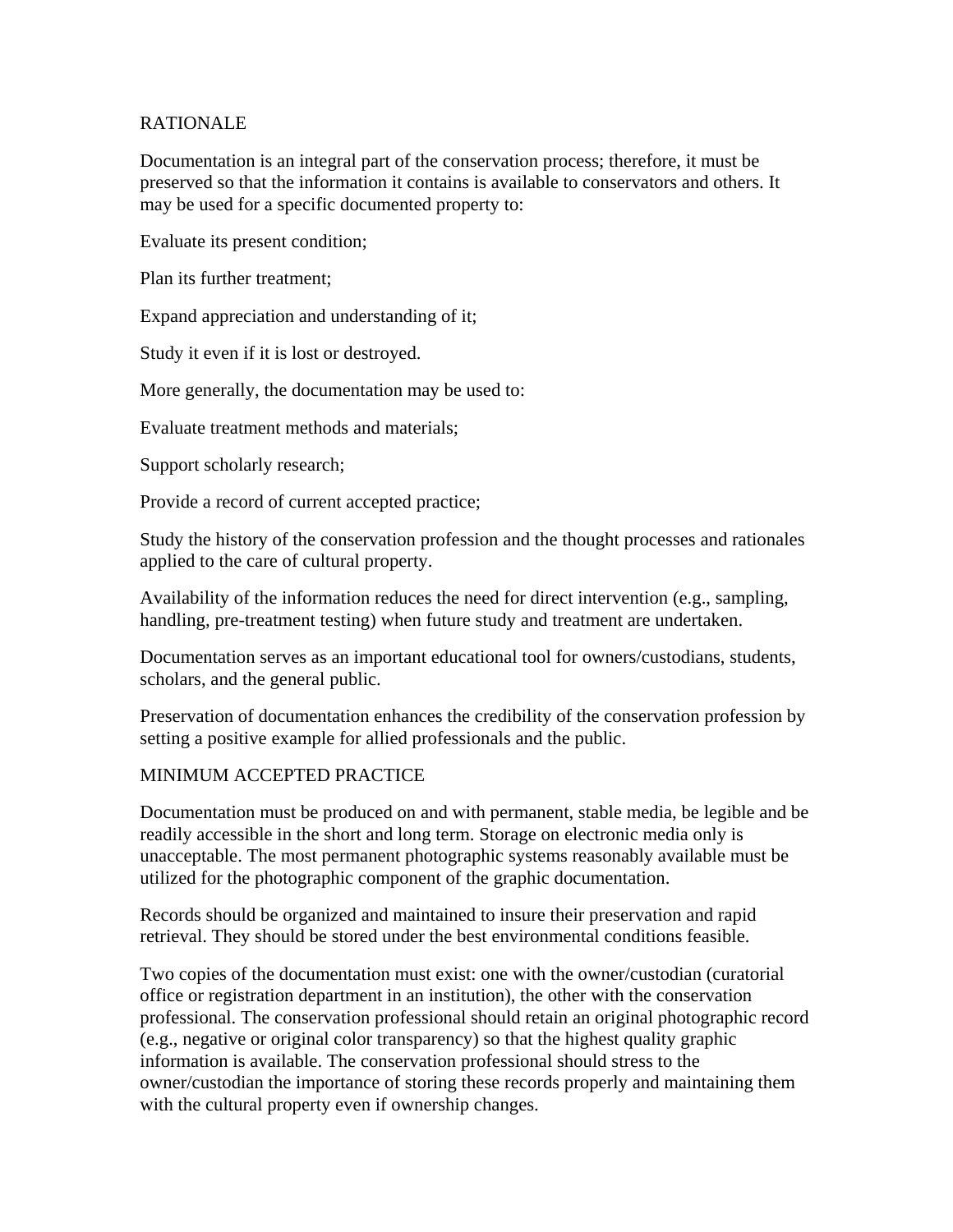To guarantee access to the documentation without violating confidentiality, the owner/custodian should sign a written agreement governing access to the information by conservation and allied professionals and future owners/custodians.

When requested, copies of documentation should be provided to future owners/custodians or conservation professionals in a timely fashion.

## RECOMMENDED PRACTICE

Written and graphic documentation other than photographic should be executed on paper that meets ANSI Standard Z39.48-1992.

Electronically or magnetically recorded documentation and documentation requiring the use of other specialized retrieval apparatus can be useful adjuncts to the permanent record, but should not be relied upon as permanent records.

Recommendations should be made to the owner/custodian regarding the maintenance and use of the documentation.

Attaching a summary of critical information (e.g., name of conservation professional, i.d. or job number, treatment summary) to the cultural property may be a useful way to insure that documentation accompanies the cultural property over time.

Within institutions conservation documentation should be regarded as part of the institutional archives, and conservation professionals should work with archivists and records managers to develop sound policies for their permanent retention. Private practitioners should maintain documentation during the lifetime of their practice. If ownership of a practice changes hands, the documentation should be included in the transfer. If the practice closes, the conservation professional should make an effort to place documentation in an institutional archives. (AIC provides information on how to identify archives and place collections.) If this proves impossible and records must be discarded, their final disposition should be reported to AIC for future references.

The conservation professional should strive to keep informed about and to follow practices for the preservation and organization of records currently recommended by archives professionals.

# SPECIAL PRACTICES

Non-permanent materials (e.g., color Polaroid, blueprints) may be used in certain situations when no substitutes are available. Efforts should be made to transfer the information to a more permanent medium.

It is advisable, when establishing records policies, to obtain legal and other professional advice.

Nancy Schrock

Harvard College Library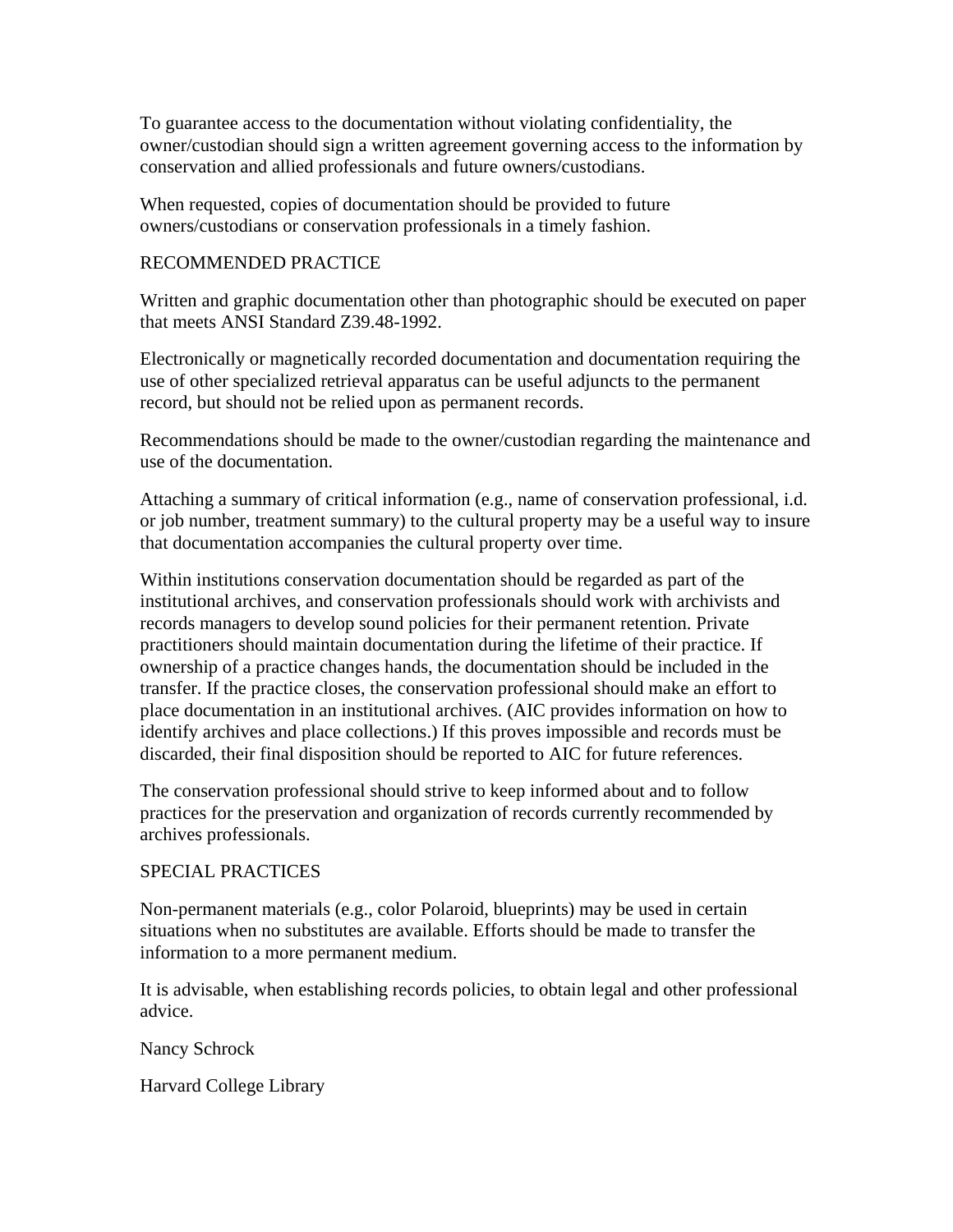### REPORTS

#### PEABODY MUSEUM ARCHIVES PRESERVATION PROJECTS

#### Grant for Re-Housing of Accession Files

The Peabody Museum Archives (Peabody Museum of Archaeology and Ethnology, Harvard University) completed a sixteen-month grant from the Institute of Museum Services in February. This grant has enabled us to re-house the Museum's 100 linear feet of accession files, many of which date back near the museum's establishment to 1867. The grant also has allowed us to reformat the Museum's catalog cards, which date back to 1932 and contain unique data and metadata relating to the Museum's acquisition history.

Staff and researchers continue to use the accession files and the catalog cards daily

The accession files contain vital provenance information such as correspondence and field notes from the expeditions that collected the PM's vast archaeology and ethnology holdings. The catalog cards track the Museum's acquisition process. Both files and cards are crucial to staff and researchers, although a separate project to migrate the card information to a database is underway. To date, Harvard University's Imaging Services Department has microfilmed all of the 49,000-plus catalog cards. The accession files have been refoldered from acidic envelopes to archival quality folders and placed in archival document boxes in new powder-coated cabinetry. Fragile items are sleeved in Mylar, and some items have been transferred to the archives from the Collections Department Reading Room. New and/or improved finding aids to the accession files are being produced, and folder and box labels have been generated from a FileMakerPro database. Under the IMS grant the Archives hired 2-3 work-study students per term for the duration to re-house materials under the supervision of the Archivist, Sarah R. Demb, who worked in tandem with T. Rose Holdcraft, a Peabody Museum Conservator. Without these students, the project would not be the success that it is. Congratulations and heartfelt thanks to everyone who made it possible! Special kudos goes to Heidi Miller and Sean Perrone, work-study student and casual on the project.

#### Steps To Preserve Vital Accession Ledgers

In the 1980s, it became apparent to the Peabody Museum Collections and Conservation Departments staff that the Museum's historic accession ledgers were in dire condition. The ledgers date back to 1866 and keep a proper record of all items and collections acquired by the Museum. This record provides vital documentary evidence and information required by many collections staff in their daily work. Over the 132 years of the Museum's history, these ledgers had been consulted by many staff and later by researchers, and unfortunately had begun to show the strain of this use. By the 1980s, it was apparent that in order to protect the ledgers themselves and the information contained within the volumes, the Museum would need to find some type of data migration system. The ledgers were microfilmed in black and white and Harvard's Imaging Services Department made 2 use copies. One microfilm copy resides at the Tozzer Library next door to the Museum, and the other is reserved for staff use at the Museum.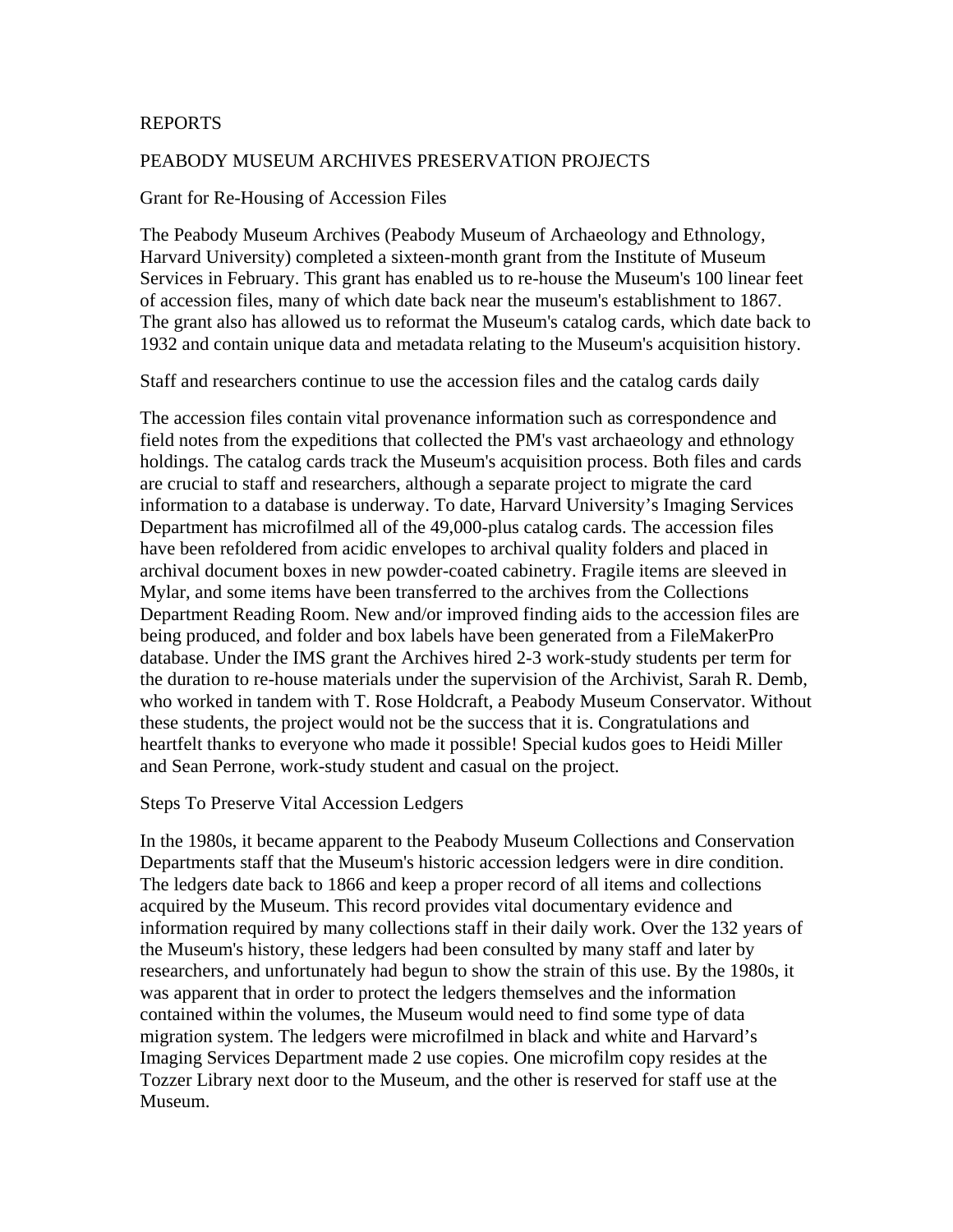The NAGPRA repatriation mandate of 1990 increased the need for consultation of ledger information in both original and microfilm form. It was clear that the microfilm copies were not of sufficient quality to meet the needs of repatriation efforts and increased researcher scrutiny. An attempt at producing black and white photocopied versions of the ledgers proved that the missing "metadata" contained in different colored inks and other types of writing media was crucial to current research. In the spring of 1997, the PM committed funds to have bound, color photocopied surrogate volumes made for collections, repatriation, and other staff research use. (We respectfully ask that unless outside researchers need to see the writing media and/or color inks, etc. that they use the Tozzer Library microfilm copy.) Of the 35 volumes that need to be copied, 24 will have been finished by May 15, 1998. The Museum expects the remainder to be completed by this spring. The original ledgers had expert conservation work done to repair crumpled pages and damaged edges by the Northeast Conservation Document Center in Andover, Massachusetts. They then were shipped in groups of 4 to Acme Bookbinding in Charlestown, Massachusetts to be copied. The surrogates are copied on archival quality acid-free paper and bound in tough over-sewn library bindings. The originals have been unbound and will be stored in the Museum Archives with their original bindings in custom phase boxes made by the Harvard College Preservation Office. The surrogate volumes allow staff to see the original information, media, and format without danger of further damage to the original ledgers. As vital Museum records, it is important that the originals sustain no further wear and tear unless absolutely necessary. By keeping consultation of the original ledgers to a minimum, the Museum is able to preserve these volumes and the information they contain for future use under protected conditions. Much of the ledger information has been migrated to a database, but some metadata will never make that leap. The surrogate volumes ensure access to that information while preserving the original artifacts for future generations of Museum staff and researchers.

### 1998 Vital Records Preservation Project

The PM Archives also is pleased to announce the start of the Letterbooks Project in February 1998, an effort to make the early directorial correspondence (1866 - 1879) of the Museum accessible to staff and researchers. Currently, the items in the letterbooks are too fragile to be handled. The curatorial and administrative information the letterbooks contain is crucial to the registrar and repatriation offices of the Museum, as well as to other staff and outside researchers. The Project will make black and white copies from microfilm available to museum staff and will plan for conservation treatment and color preservation photocopying if warranted after the initial inventory, evaluation, and sleeving of materials disbound from the four volumes.

Additional information on the Peabody Museum can be found in SYMBOLS (Spring 1998; pp 27-29), which is published by the Peabody Museum and the Department of Anthropology, Harvard University.

Sarah R. Demb

Peabody Museum of Archaeology & Ethnology, Harvard University

WILDLIFE CONSERVATION SOCIETY REPORTS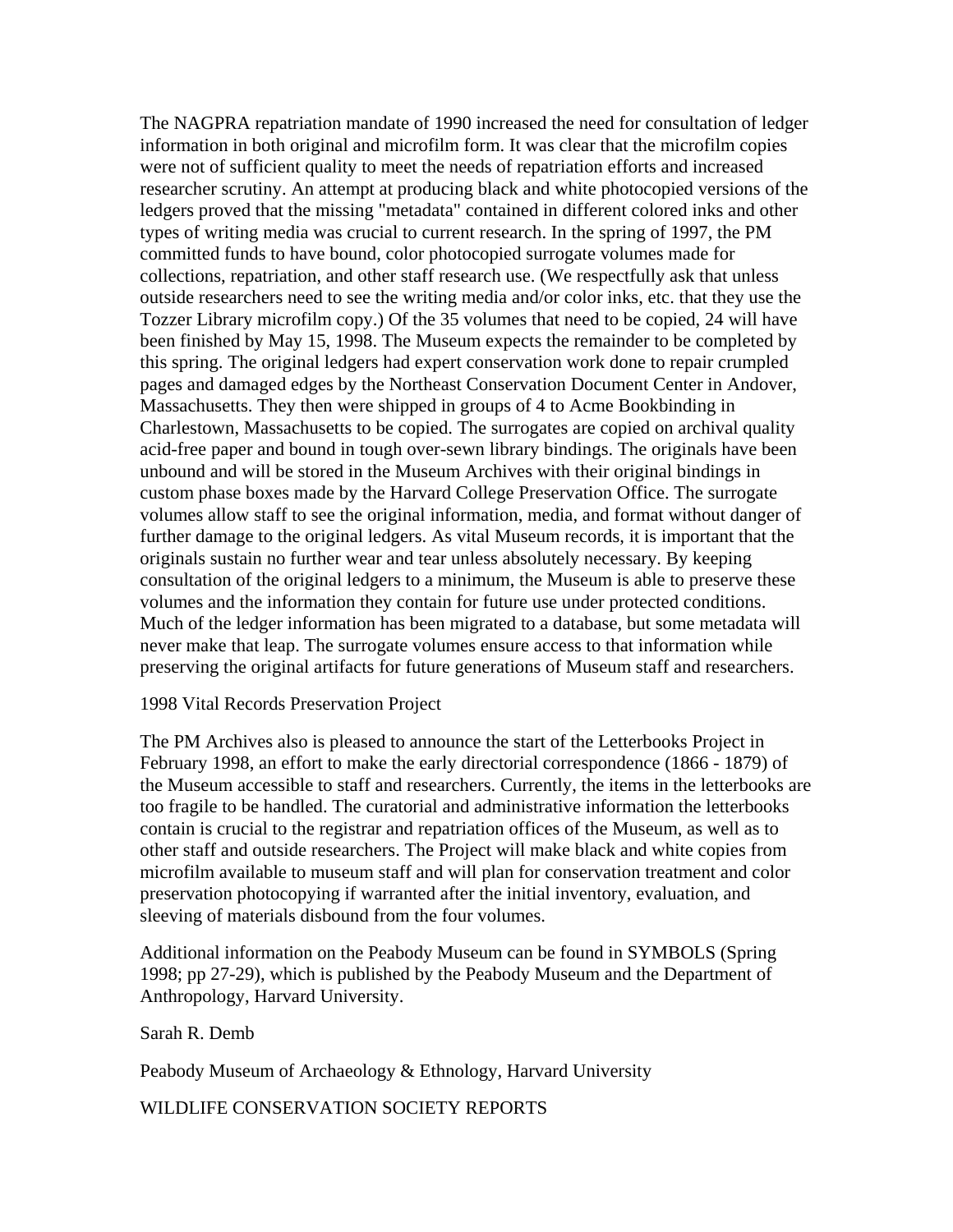Since I last submitted a report to MUSEUM ARCHIVIST, the New York Zoological Society began "doing business as" the Wildlife Conservation Society. The new name was adopted to better suggest the organization's worldwide activities, which include more than 300 wildlife conservation projects in more 40 countries, in addition to four zoos and one aquarium in New York City and one endangered wildlife breeding center on St. Catherine's Island, Georgia.

New York Department of Education Grant

In the summer of 1997, the New York State Program for the Conservation and Preservation of Library Research Materials awarded the Society \$18,494 for the preservation microfilming of the correspondence, 1898-1926, and scrapbooks, 1906- 1936, of William Hornaday, first director of the Bronx Zoo. The New York State Department of Education administers this discretionary grant program, established in 1984 to preserve significant research materials in libraries, archives, historical societies and other agencies within the State of New York, by conducting surveys, improving collection storage environments, reformatting or treating collections, and supporting other preservation activities. The products of this project are 35 millimeter microfilm master negatives, second generation duplicate master negatives and third generation service microfilms, all produced to Research Library Group standards for preservation microfilming of archival materials. The records filmed include:

William Hornaday's far reaching activities as first director and general curator of the Bronx Zoo are reflected in forty-one thousand pages of outgoing correspondence, 1898- 1926, contained in 75 volumes of letter copy books. Hornaday's correspondence is a chronicle of the development of zoo exhibitions in the Bronx and elsewhere, the importation of wild animals, the saving of the American Bison, and the worldwide activities of the New York Zoological Society. Since 1979, when the Society's archives were formally organized, these records have been most used of all the Society's archives. The records occupy 41 rolls of microfilm, each reel containing one thousand to fifteen hundred page images.

Sixteen thousand pages of William Hornaday's outgoing correspondence on wildlife conservation, contained in 24 volumes of bound letter copy books, tell the story of his campaigns to protect wildlife by establishing parks and preserves, limiting the sale and importation of animals and animal parts, and restricting hunting seasons. The volumes also relate the activities of the Permanent Wild Life Preservation Fund, an organization Hornaday established to finance a century of wildlife conservation activities. The filmed records occupy 15 reels.

Although Hornaday's Documentary History of Wildlife Protection and Extermination primarily consists of clippings from magazines and newspapers, this collection of 14 volumes also contains material not commonly associated with scrapbooks: correspondence to and from prime movers in government and the conservation movement and Hornaday's own handwritten commentaries. Subjects include the founding of the national bison herds, creation of Elk River Game Preserve, British Columbia, the Bayne law ending market hunting of wild animals, game sanctuaries in national forests,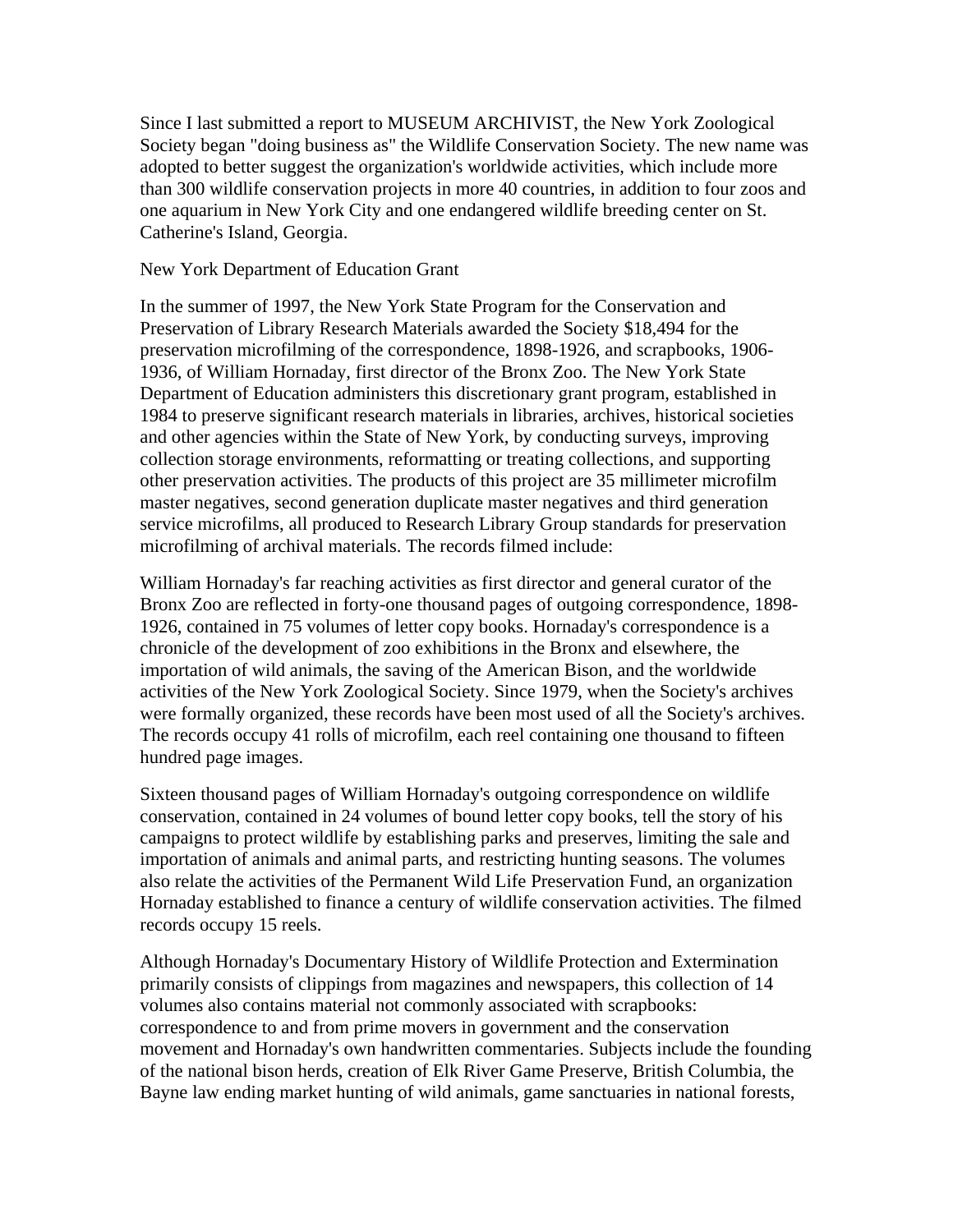the bag limit campaign, and the saving of the fur seal industry. The scrapbooks occupy 16 reels of microfilm.

As part of the project, the New York State Documentary Heritage Program office agreed to update the RLIN archives database entries for these records to show the existence and availability of the microfilm editions. Records in the RLIN archives database may be freely searched via the Library of Congress gateway at . Although the Wildlife Conservation Society is not an RLIN member, catalog entries for our Society archives and for many other institutions in New York State, were added to the RLIN database by the New York State Historical Documents Inventory in the 1980s.

As of May 1998, microfilming was completed. Microfilm vendor for the project was Hudson Microimaging of Port Ewen, New York. I am now pre-occupied with completing technical inspection of three generations of 35mm silver halide microfilm for compliance with Research Library Group standards for archival microfilming. Following completion of inspection and any required refilming, the master negatives and duplicate master negatives will be stored off site at National Underground Storage (NUS) in Boyers, Pennsylvania. NUS is used by many research libraries and archives for storage of microfilm master negatives and original archival records.

Although the largest microfilming project I have undertaken, this project was similar to previous, smaller projects undertaken over the past ten years. On each project, the bulk of my work has consisted of preparing bibliographic and other "targets" filmed along with the collection, reviewing the records to be microfilmed, writing detailed instructions to camera operators, and inspecting completed film for completeness and errors in filming or processing.

As this project draws to its end, I offer the following suggestions to fellow museum archivists considering a preservation microfilming project.

First, obtain, read, and follow the directions in RLG ARCHIVES MICROFILMING MANUAL (Research Library Group, second edition, 1994). Agencies that fund preservation microfilming expect you to adhere to the guidelines in this manual. Cite the manual's guidelines in your grant proposal, along with advice from Lisa Fox's PRESERVATION MICROFILMING: A GUIDE FOR LIBRARIANS AND ARCHIVISTS (American Library Association, second edition, 1994). Both publications are available for purchase from SAA.

Second, in advance of filming, allow plenty of time for reviewing the collection folder by folder or volume by volume and writing directions for the camera operators. If your written directions tell the vendor exactly what you want, the vendor will not have to engage in mind reading or creative thinking when questions arise.

Third, take a do-it-yourself approach to composing and printing targets for bibliographic records, finding aids, and master negative storage numbers, rather than giving this work to the vendor. This will give you much greater control of the results.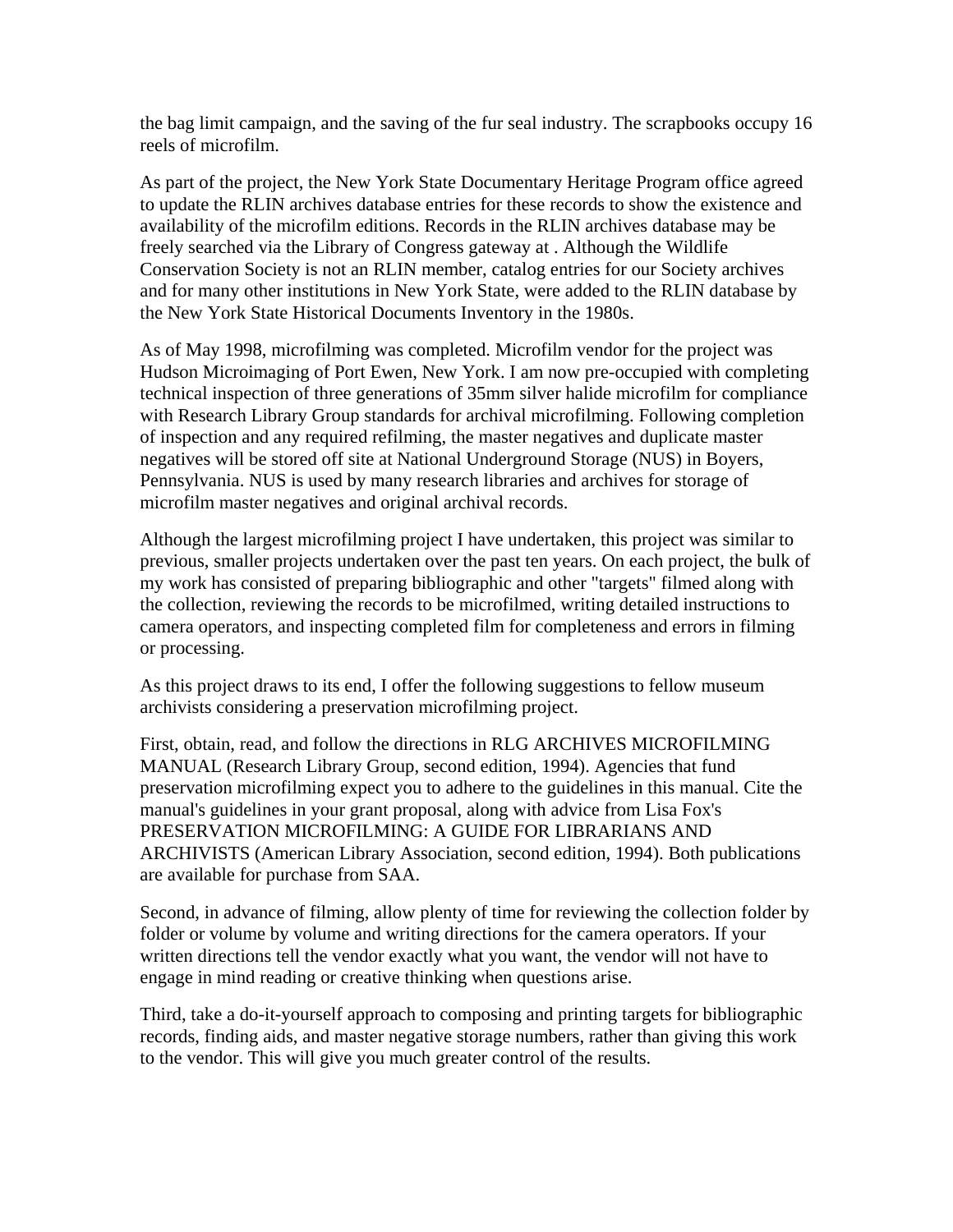Fourth, allow plenty of time for technical inspection of the completed film and obtain the equipment you will need for inspections. Unless your vendor has a track record which passes RLG guidelines (read the manual!), you will have to review every roll of every generation of film to ensure compliance with technical specifications and absence of errors in filming or spooling of the documents.

Equipment needed for inspection of the film includes two film rewinds, a light box, a 10x loupe, white gloves, and a densitometer. Film rewinds and the lightbox are used for examining the master negative and duplicate master negative. These first two generations of microfilm should not be viewed on standard microfilm readers due to danger of scratching. The densitometer is a relatively expensive instrument you may be able to borrow from another institution or your vendor. Without the densitometer, you cannot finish the inspection.

### Renovation and Mobile Shelving

In 1997 the Wildlife Conservation Society capital projects program approved renovation of the archives storage room. In addition to replacing a water damaged wall and eliminating the leaky pipe that caused the damage, the project replaced 900 linear feet of steel utility shelving originally installed in 1979. SpaceSaver Corporation of Fort Atkinson, Wisconsin manufactured the new system, with a capacity of 1600 linear feet. Installation of shelving was completed in February 1998 by Innerspace Systems of Brewster, New York. Cost of the installed system was \$23,200.

The SpaceSaver system consists of three mobile carriages, 30 inches deep and 21 feet long, and two stationary units, one 15 inches deep and one 42 inches deep. The shelving is corner post type designed to accommodate standard record center cartons and archives boxes. One stationary range provides 8.5" inch high openings intended for flat storage of scrapbooks and letterpress books. The 42 inch stationary range provides "double deep" storage of less frequently accessed records. The system provides a single movable aisle 42 inches wide. The new "moving aisle" is a

significant change from the 24 inch wide aisles of the former, stationary shelving system. The shelving is moved by SpaveSaver's manual assist method.

In selecting a mobile shelving system for library or archives use, I recommend manually powered systems where feasible, due to their inherent simplicity compared to electric systems. I also recommend using a vendor with extensive experience in site preparation and installation of mobile systems. For correct operation of a system, a flat surface must be created on which to install rails and raised flooring.

The archives room mobile shelving system was the fifth such system installed at the Bronx Zoo. SpaceSaver Systems were previously installed in the Science Resource Center Library Stacks room, Publications Department Storage Room, Media Services Department Photo Library, and Media Services Department Film Library.

Please feel free to contact me at 718 220-6874; 718 220-6874 fax; sjohnson@wcs.org if you have questions or comments on these project reports.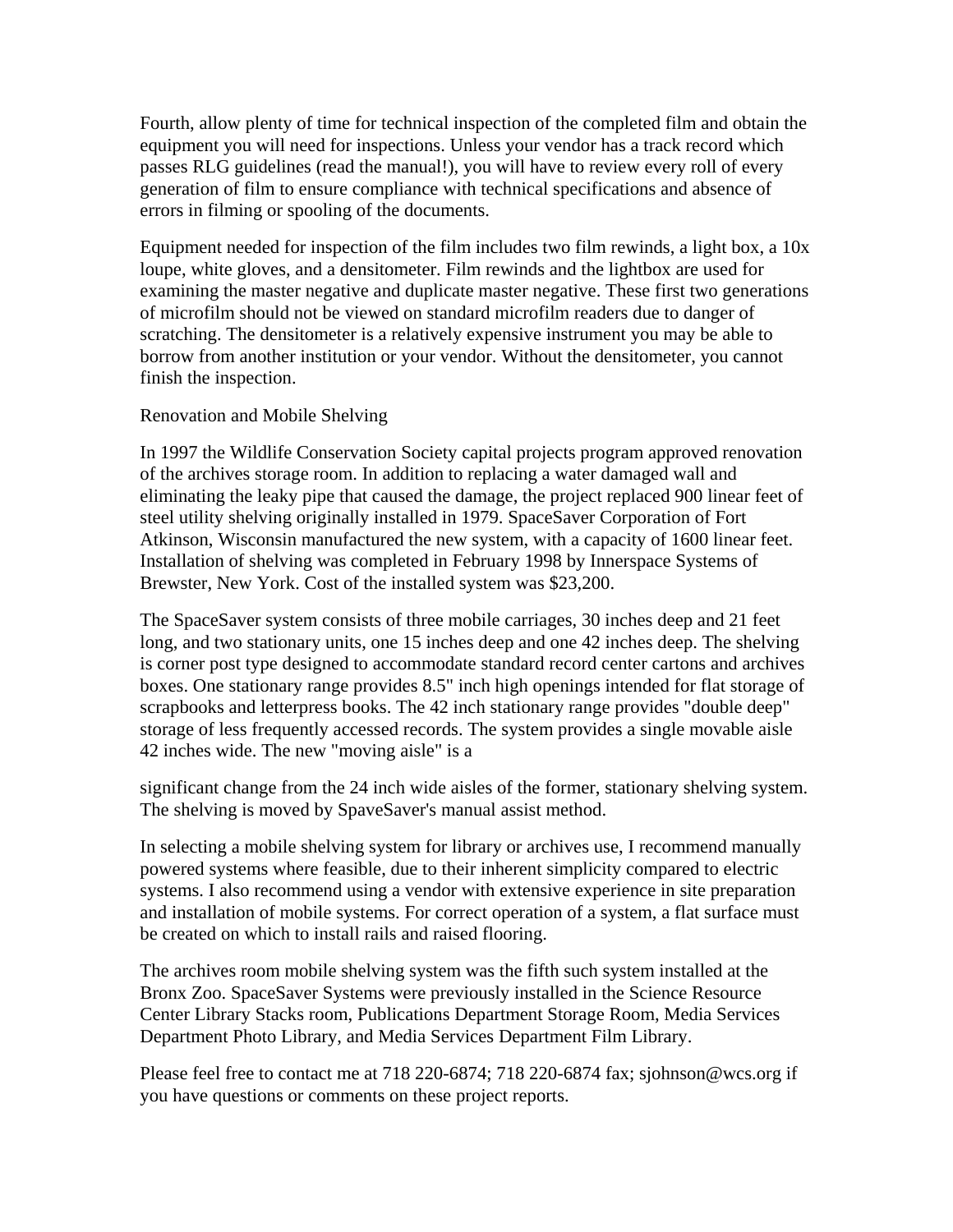Steven Johnson

Science Resource Center,

Wildlife Conservation Society

### MOMA EXHIBIT: FROM THE ARCHIVES: LÉGER

The Museum of Modern Art Archives recently organized its first exhibition, FROM THE ARCHIVES: LÉGER, which focused on the artist's relationship with the Museum and illustrated various aspects of his career through primary source materials. The exhibition ran concurrently with the major retrospective FERNAND LÉGER (February 15 - May 12, 1998) and displayed the Archives role not only in documenting but also in supporting the work of the institution.

FROM THE ARCHIVES: LÉGER displayed parallels with works of art and themes elucidated in the Museum exhibition, as well as introduced topics less explicitly covered in that show. For example, the Museum's first Guestbook (1929 to 1944), which Léger signed when he visited the Museum on the occasion of his 1935 retrospective, was displayed. The visitor also could learn from the Guestbook that Léger's first visit to the Museum was in 1931 when he viewed HENRI MATISSE (November 2, 1931- December 6, 1931), the first exhibition that the Museum devoted to a foreign artist.

A letter from Alfred H. Barr, Jr. (the Museum's founding director) to Fernand Léger, November 9, 1942 illustrates that Barr and Léger corresponded about the title of the artist's painting THREE WOMEN, originally titled LE GRAND DÉJEUNER. This painting was included in the Museum exhibition, and from this letter we learn that Barr was partially responsible for giving the work a new title.

Regarding the American reception of work by Léger, a copy of the Congressional House Record dated August 16, 1949 from the Barr Papers elucidates a popular belief of the time, namely that modern art was part of a communist conspiracy to corrupt American moral standards. The Record reads, "Léger and Duchamp are now in the United States to aid in the destruction of our standards and traditions. The former has been a contributor to the Communist cause in America; the latter is now fancied by the neurotics as a surrealist."

Additionally, FROM THE ARCHIVES: LÉGER exhibited items from the Museum Archives Twentieth-Century Manuscript Collections, documentation previously under the auspices of the Library's Special Collections and recently transferred to the Museum Archives in an effort to consolidate primary source research materials; these collections were created by outside sources but reflect the work of the institution. Examples of this material include an autograph letter from Fernand Léger to Léonce Rosenberg (Léger's most important dealer in the 1910s and 20s), August 23, 1918, in which Léger expresses excitement about his "acrobats" and writes about "un projet de cirque énorme [a plan for a huge circus]... vera-t-il le jour? [will it ever see the light of day?]". Indeed, his idea was brought to fruition: the Museum exhibition included Léger's book of lithographs, LE CIRQUE, from 1950 that is devoted to the theme of the circus.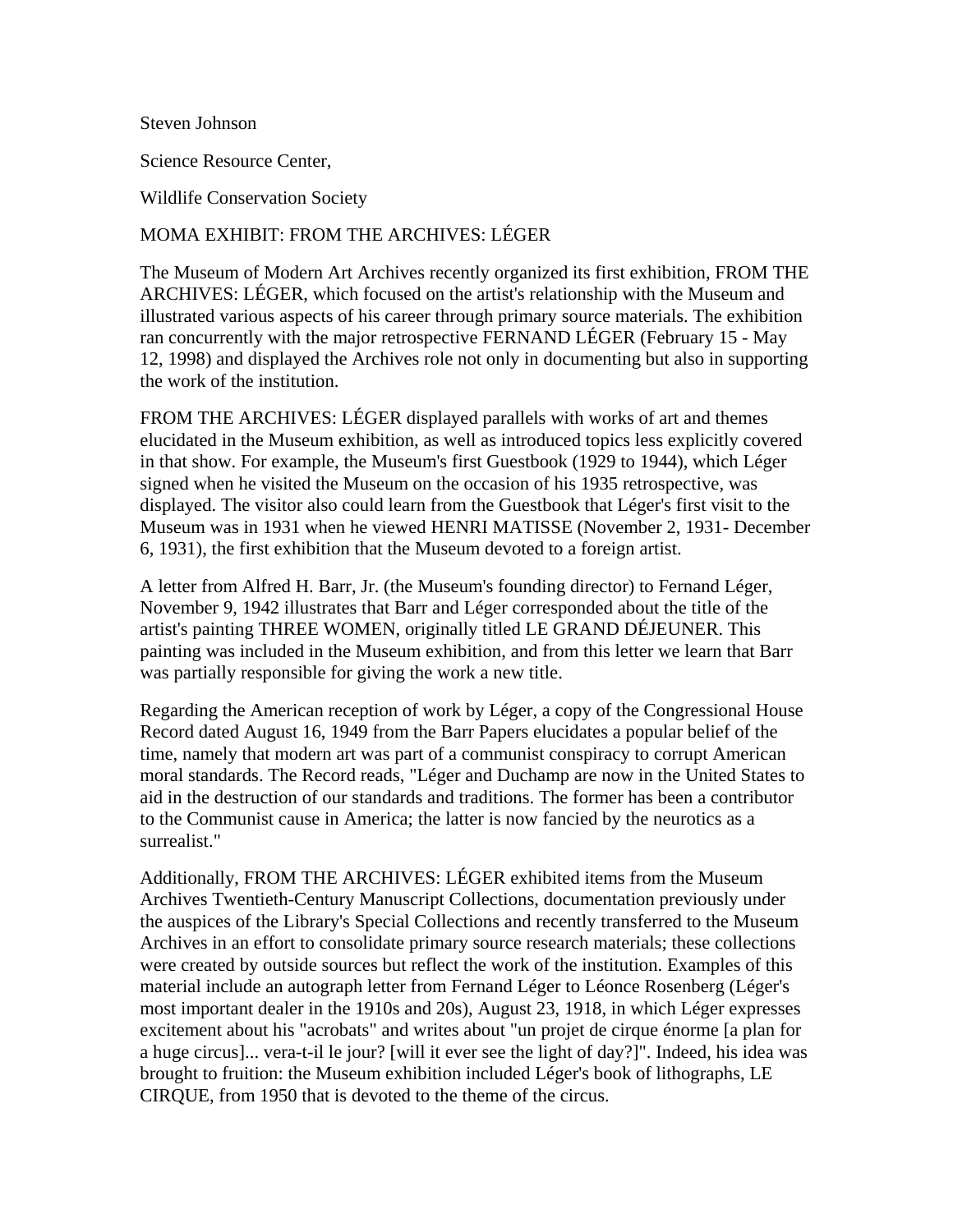In a letter from Katherine S. Dreier (the President of the Société Anonyme and an important modern art collector) to Frederick P. Keppel (of the Carnegie Corporation), February 8, 1929, Dreier appealed to Keppel for assistance in the Société Anonyme's efforts to exhibit and advocate modern art. Léger is one of the artists mentioned as being an important example of this new art movement.

Film stills, photographs, invitations, and circulating exhibition itineraries also were displayed. A checklist describing each item was compiled and offered to visitors to the show.

FROM THE ARCHIVES: LÉGER, on view for three months, was open to the public in an exhibition space in the Library's reference area, a section of the Museum open to staff and researchers. The Museum Archives staff looks forward to organizing more exhibitions in the future and to a time when an exhibition area for primary resource materials will be located in closer proximity to the Museum galleries.

Michelle Elligott

The Museum of Modern Art

MUSEUM ARCHIVIST

News items, letters to the editor, & comments from the archives community are welcome.

NEXT DEADLINE: DECEMBER 18, 1998 Chair....................................Deborah Wythe The Brooklyn Museum of Art 200 Eastern Parkway, Brooklyn, NY 11238 718-638-5000 x311; fax: 718-638-3731 email: bklnmus1@metgate.metro.org Vice Chair/Chair Elect....Ann Marie Przybyla Cleveland Museum of Art 11150 East Blvd, Cleveland, OH 44106 216-421-7340 email: przybyla@cma-oh.org Recording Secretary.................Marisa Keller The Corcoran Gallery of Art 500 17th St NW, Washington, DC 20006